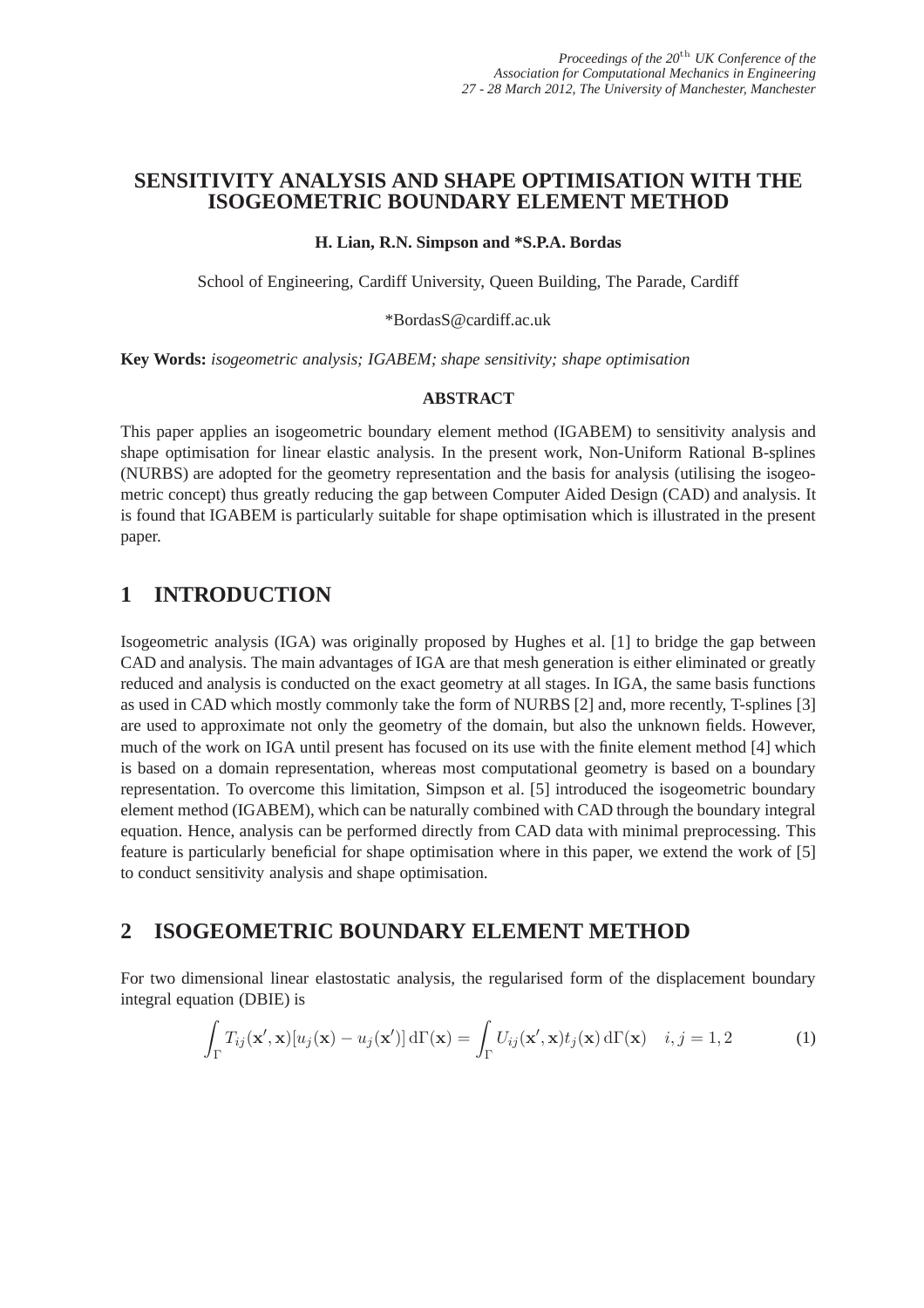where x and  $x'$  are field point and source point respectively,  $u_j$  and  $t_j$  are the components of displacement and traction around the boundary, and  $U_{ij}$  and  $T_{ij}$  are fundamental solutions. The boundary is discretised by:

$$
x_j = \sum_{\alpha}^{n_{\alpha}} N_{\alpha}(\xi) P_j^{\alpha} \tag{2}
$$

where  $N_{\alpha}$  are NURBS basis functions,  $P_j$  represent control point coordinates. The displacement and traction are also discretised with NURBS basis functions as:

$$
u_j = \sum_{\alpha=1}^{n_{\alpha}} N_{\alpha}(\xi) d_j^{\alpha} = N_{\alpha}(\xi) d_j^{\alpha}
$$
 (3)

$$
t_j = \sum_{\beta=1}^{n_\beta} N_\beta(\xi) q_j^\beta = N_\beta(\xi) q_j^\beta \tag{4}
$$

where  $N_{\alpha}(\xi)$  and  $N_{\beta}(\xi)$  also represent NURBS basis functions.  $d_j^{\alpha}$  and  $q_j^{\beta}$  $j<sub>j</sub>$  are the nodal parameters associated with displacement and traction respectively. After inserting Eqn. (3) and (4) into Eqn. (1), the DBIE can be written as

$$
\int_{\Gamma} T_{ij}(\mathbf{x}'(\xi'), \mathbf{x}(\xi)) [N_{\alpha}(\xi) d_j^{\alpha} - N_{\alpha}(\xi') d_j^{\alpha}] J(\xi) d\xi
$$
\n
$$
= \int_{\Gamma} U_{ij}(\mathbf{x}'(\xi'), \mathbf{x}(\xi)) N_{\beta} q_j^{\beta}(\xi) J(\xi) d\xi \quad i, j = 1, 2
$$
\n(5)

where  $J$  is the Jacobian matrix for the transformation between physical space and parametric space. For the piecewise integration, we must transfer the quantities of every element into the local coordinates system  $\hat{\xi} \in [-1, 1]$ 

$$
\left\{\sum_{e}^{N_e} \int_{-1}^{+1} T_{ij}(\mathbf{x}'(\xi'), \mathbf{x}(\xi)) [N_\alpha(\xi) - N_\alpha(\xi')] J(\xi) \hat{J}^e(\hat{\xi}) d\hat{\xi} \right\} d_j^\alpha
$$
  
= 
$$
\left\{\sum_{e}^{N_e} \int_{-1}^{+1} U_{ij}(\mathbf{x}'(\xi'), \mathbf{x}(\xi)) N_\beta(\xi) J(\xi) \hat{J}^e(\hat{\xi}) d\hat{\xi} \right\} q_j^\beta \quad i, j = 1, 2
$$
 (6)

In matrix form, this can be written as follows

$$
\mathbf{H}\mathbf{u} = \mathbf{G}\mathbf{t} \tag{7}
$$

where u and t are vectors containing the nodal parameters of the displacement and traction respectively.

#### **3 SHAPE SENSITIVITY ANALYSIS WITH IGABEM**

We transfer Eqn. (1) into the material coordinate  $\xi$  as

$$
\int_{\Gamma} T_{ij}(\mathbf{x}'(\xi'), \mathbf{x}(\xi))[u_j(\mathbf{x}(\xi)) - u_j(\mathbf{x}'(\xi'))] J(\xi) d\xi
$$
\n
$$
= \int_{\Gamma} U_{ij}(\mathbf{x}'(\xi'), \mathbf{x}(\xi)) t_j(\mathbf{x}(\xi)) J(\xi) d\xi \qquad i, j = 1, 2
$$
\n(8)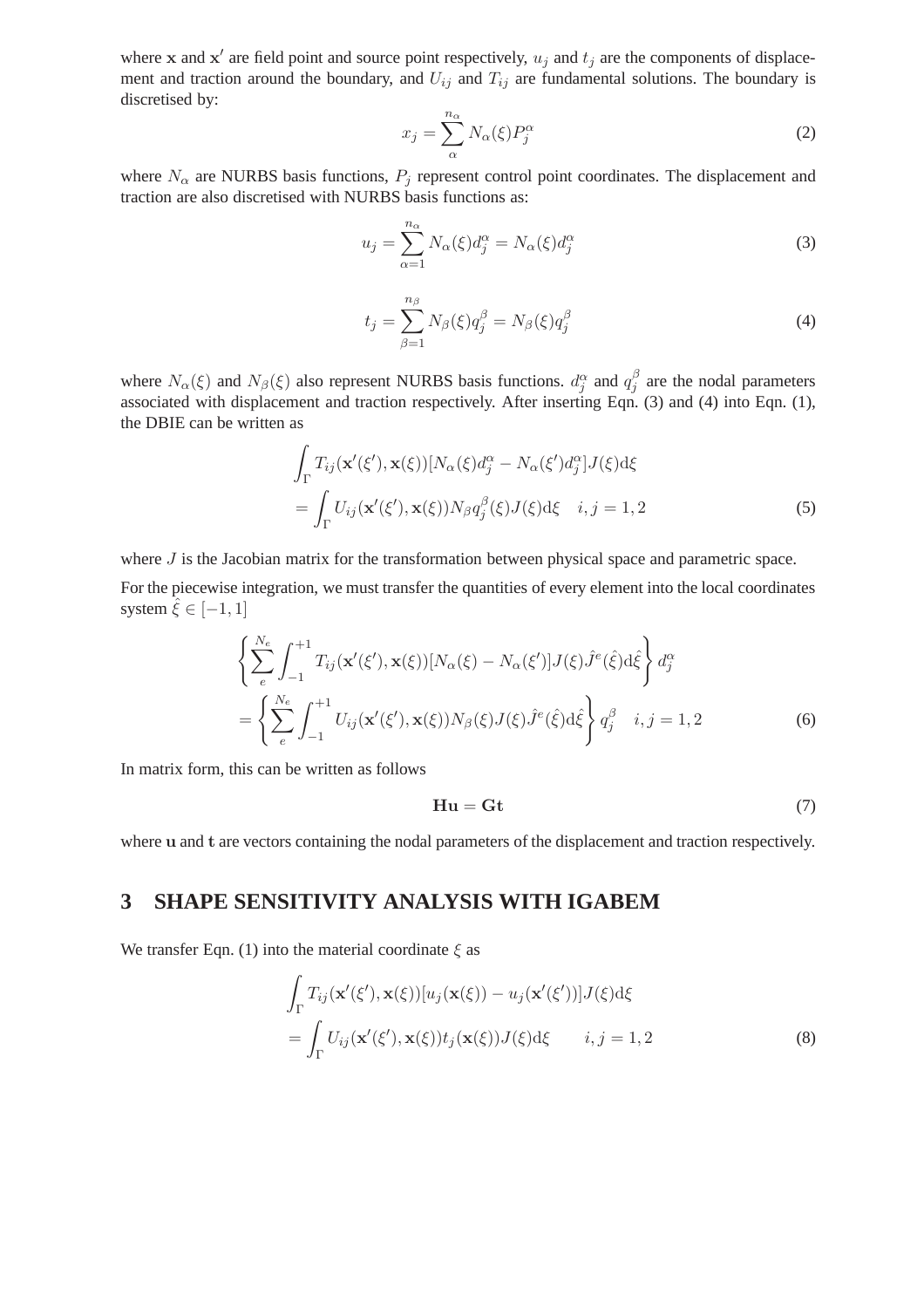This equation can be simplified as

$$
\int_{\Gamma} T_{ij}(u_j - u'_j) J \, \mathrm{d}\xi = \int_{\Gamma} U_{ij} t_j J \, \mathrm{d}\xi \qquad i, j = 1, 2 \tag{9}
$$

which, when differentiated with respect to the design variables  $t_m$  and noting that  $\xi$  is independent of  $t_m$ , gives

$$
\int_{\Gamma} (T_{ij,m}J + T_{ij}J_{,m})(u_j - u'_j) d\xi + \int_{\Gamma} (T_{ij}J)(u_{j,m} - u'_{j,m}) d\xi
$$
\n
$$
= \int_{\Gamma} (U_{ij,m}J + U_{ij}J_{,m}) t_j d\xi + \int_{\Gamma} (U_{ij}J) t_{j,m} d\xi \qquad i, j = 1, 2
$$
\n(10)

In addition to the approximation of the displacement and traction given by Eqn. (3) and (4), the shape derivatives are also discretised with NURBS basis functions as

$$
u_{j,m} = \sum_{\alpha=1}^{n_{\alpha}} N_{\alpha}(\xi) d_{j,m}^{\alpha} = N_{\alpha}(\xi) d_{j,m}^{\alpha}
$$
\n(11)

$$
t_{j,m} = \sum_{\beta=1}^{n_{\beta}} N_{\beta}(\xi) q_{j,m}^{\beta} = N_{\beta}(\xi) q_{j,m}^{\beta}
$$
 (12)

where  $d_{j,m}^{\alpha}$  and  $q_{j,m}^{\beta}$  are the nodal parameters associated with displacement sensitivities and traction sensitivities respectively. After discretisation,

$$
\int_{\Gamma} (T_{ij,m}J + T_{ij}J_{,m})(N_{\alpha}d_j^{\alpha} - N'_{\alpha}d_j^{\alpha})d\xi + \int_{\Gamma} (T_{ij}J)(N_{\alpha}d_{j,m}^{\alpha} - N'_{\alpha}d_{j,m}^{\alpha})d\xi
$$
\n
$$
= \int_{\Gamma} (U_{ij,m}J + U_{ij}J_{,m})N_{\beta}q_j^{\beta}d\xi + \int_{\Gamma} (U_{ij}J)N_{\beta}q_{j,m}^{\beta}d\xi \qquad i, j = 1, 2
$$
\n(13)

Taking the nodal parameters out of the integrand, the above equation can be written as

$$
\left\{\int_{\Gamma} (T_{ij,m}J + T_{ij}J_{,m})(N_{\alpha} - N_{\alpha}')d\xi\right\} d_j^{\alpha} + \left\{\int_{\Gamma} (T_{ij}J)(N_{\alpha} - N_{\alpha}')d\xi\right\} d_{j,m}^{\alpha}
$$

$$
= \left\{\int_{\Gamma} (U_{ij,m}J + U_{ij}J_{,m})N_{\beta}d\xi\right\} d_j^{\beta} + \left\{\int_{\Gamma} (U_{ij}J)N_{\beta}d\xi\right\} d_{j,m}^{\beta} \qquad i,j = 1,2 \qquad (14)
$$

For the piecewise integration, we must transfer the quantities of every element into the local coordinates system  $\hat{\xi} \in [-1, 1]$ 

$$
\sum_{e}^{N_e} \left\{ \int_{-1}^{+1} (T_{ij,m}J + T_{ij}J_{,m})(N_{\alpha} - N'_{\alpha})\hat{J}^e d\hat{\xi} \right\} d_j^{\alpha} + \sum_{e}^{N_e} \left\{ \int_{-1}^{+1} (T_{ij}J)(N_{\alpha} - N'_{\alpha})\hat{J}^e d\hat{\xi} \right\} d_{j,m}^{\alpha}
$$
  
= 
$$
\sum_{e}^{N_e} \left\{ \int_{-1}^{+1} (U_{ij,m}J + U_{ij}J_{,m})N_{\beta}\hat{J}^e d\hat{\xi} \right\} q_j^{\beta} + \sum_{e}^{N_e} \left\{ \int_{-1}^{+1} (U_{ij}J)N_{\beta}\hat{J}^e d\hat{\xi} \right\} q_{j,m}^{\beta} \qquad i, j = 1, 2
$$
 (15)

where  $\hat{J}^e$  is the Jacobian matrix for the transformation between local coordinates and material coordinates. This can be written in compact form

$$
\mathbf{H}_{,m}\mathbf{u} + \mathbf{H}\mathbf{u}_{,m} = \mathbf{G}_{,m}\mathbf{t} + \mathbf{G}\mathbf{t}_{,m} \tag{16}
$$